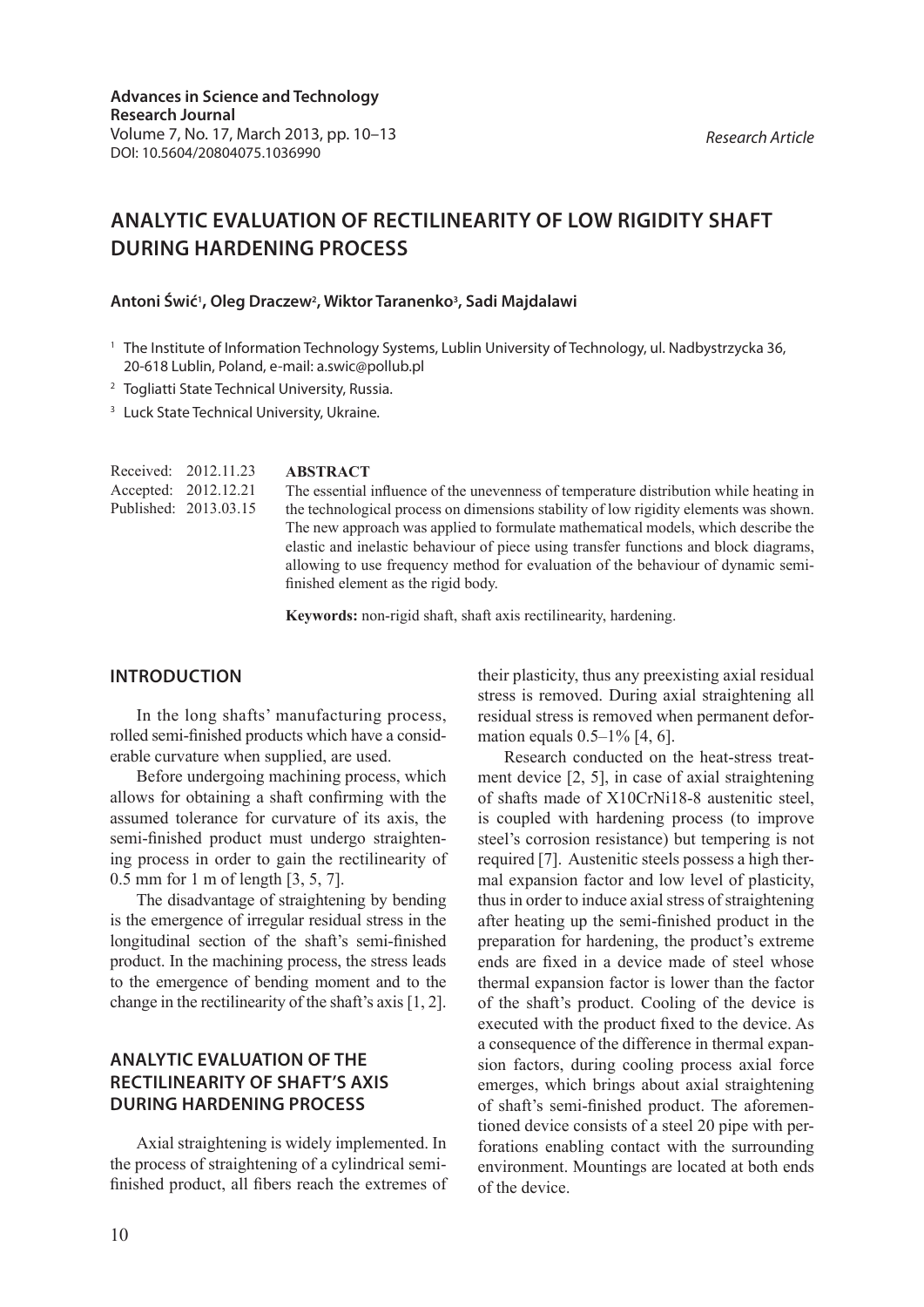Qualitative axial straightening of shaft's semi-finished product is understood as the process where the result of the operation of axial straightening force is that none of the fibers in every cross-section of the product is under stress exceeding the limit of plasticity. During compression and then stretching, on the surface of any cross-section, stress not lower than the limit of plasticity emerges.

As a maximum input bend of the semi-finished product we understand such initial bend which, in the fiber undergoing extreme compression, brings about stress which does not exceed the limit of plasticity in the temperature corresponding to gaining rectilinearity by the curved axis. Otherwise, a compression cold work emerges in the semi-finished product's cross section, which is not removed in the further stretching process-Bauschinger effect. As a consequence, an asymmetric crumple zone emerges which corresponds to asymmetric distribution of residual stress, as regards axial symmetry of the cross-section, influencing shaft's rectilinearity. It was established that the bend of the long shaft semi-finished product's axis closely corresponds to the quadratic parabolic equation:

$$
f(z) = y(z) = \frac{4y_{\text{max}}}{l} \cdot z \cdot \left(1 - \frac{z}{l}\right),\tag{1}
$$

where:  $y_{\text{max}}$  – maximum output bend of the semifinished product, *l* – distance between centers of the extreme sections of the shaft, *z* – current bend value.

Maximum stress emerging in the extreme fiber during stretching process of shaft's bent axis to reach rectilinearity is described as:

$$
\sigma_{\text{max}} = \frac{y_{\text{max}} \cdot F_{\text{roz}}}{W_x},\tag{2}
$$

where:  $F_{\text{roz}}$  – axial force,  $W_{\text{x}}$  – shaft semi-finished product's cross-section's strength.

 $F_{\text{r}oz}$  value is defined in accordance with equation [1] whose transformation gives the following formula:

$$
F_{roz} = \frac{(3\pi \cdot d^4 \cdot E)}{20l^2},
$$
 (3)

where:  $d$  – shaft semi-finished product's diameter, *E* – Young's modulus.

Determining the relationship of *l* to *d* via  $K_0$ the following was obtained:

$$
y_{\text{max}} \le \frac{(5K_0^2 \cdot d \cdot \sigma_{02})}{24E}.
$$
 (4)

Due to the fact that maximum compression stress in the compressed fiber emerges during shaft's cooling by temperature  $\Delta T^{\circ}$  corresponding to shrinking to the value of maximum initial bend and also shift of  $\sigma_{02}$  along with temperature drop  $(\sigma_{02} = \sigma_{02}(t), E = E(t))$ , (4) can be transformed into:

$$
y_{\max} \le \frac{5K_0^2 \cdot d \cdot \sigma_{02}(t - \Delta T^{\circ})}{24E(t - \Delta T^{\circ})}.
$$
 (5)

While changing temperature by  $\Delta T^{\circ}$ , its length will decrease by:

$$
\Delta l = \Delta \alpha(t) \cdot l \cdot \Delta T^{\circ} , \qquad (6)
$$

where:  $\Delta \alpha(t)$  – disparity of thermal expansion factors of device's material and shaft's semi-finished product functionally related to temperature.

Shaft's shortening  $\Delta l$  during cooling ought to allow for achieving rectilinearity of the bent axis, i.e.:

$$
\Delta l = \delta_1 + 2\delta_2, \tag{7}
$$

where:  $\delta_1$  – distance required for the "selection" of shaft's semi-finished product's bend, defined as:

$$
\delta_{\rm l} = \frac{8 \cdot \delta_{\rm max}^2}{3l},
$$

 $\delta$ <sub>2</sub> – backlash between the head of the device and the head of the abutment equal to:

$$
\delta_2 = \frac{2d_w \cdot \delta_{\max}}{l}
$$

where:  $d_w$  – diameter of abutments.

The relationship of the nut's diameter to the diameter of the product was designated as *С*, from (4)  $\Delta T^{\circ}$  was defined:

$$
\Delta T^{\circ} = \frac{1}{\Delta \alpha(t) \cdot l^2} \left( \frac{8}{3} \delta_{\text{max}}^2 + 4C \cdot d \cdot \delta_{\text{max}} \right). \tag{8}
$$

Substituting (8) to (5) and solving  $\delta_{\text{max}}$  maximum initial bend of the product was determined as regards its geometry and physical characteristics of the material.

In particular, in case of shaft's semi-finished product made of X10CrNi18-8 steel and the de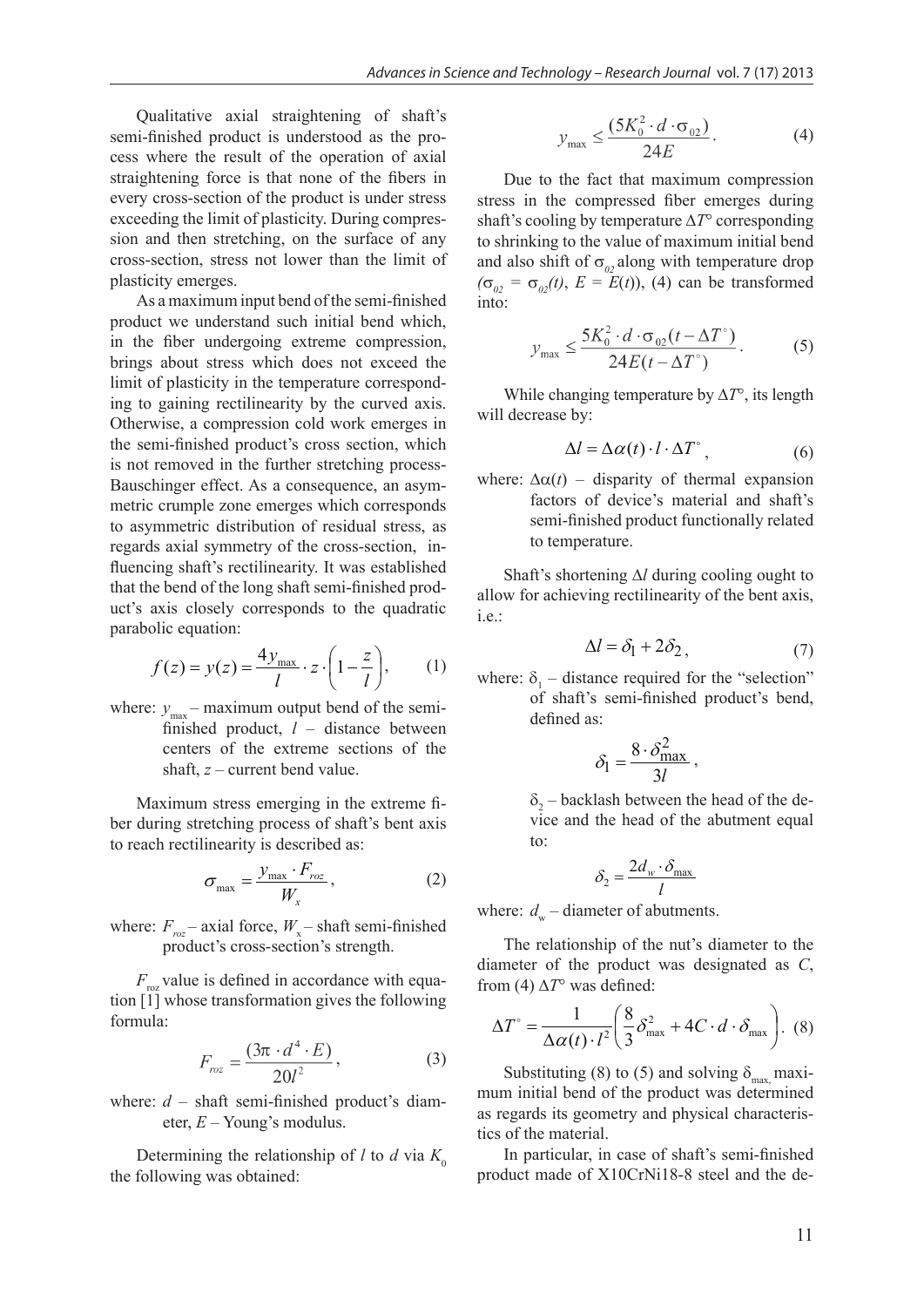vice made of steel 20, they are defined as the following:

$$
\Delta \alpha = 1,43 \cdot T^{-0.205}, \quad E = 2688 \cdot T^{-0.075}, \quad \sigma_T = 84,1 \cdot T^{-0.314}.
$$

When comparing values of the initial qualitative bend with the data regarding real semi-finished products made of X10CrNi18-8 steel with the diameter of 20–80 mm and 30/80 length/ diameter ratio, it was determined that semi-finished products whose initial bend is larger than initial qualitative bend exist. Therefore, before conducting long shaft's straightening, shaft's ought to be selected according to their initial bend. In case of X10CrNi18-8 steel shafts, semi-finished products of 1050 mm length and 30 mm diameter, their initial qualitative bend ought to amount to no more than 3.4 mm. However, semifinished products whose bend equals 6mm and measurements correspond to those above exist.

Semi-finished product's bend which can be made rectilinear by heat-stress processing, provided that such straightening is applied to the product whose initial bend does not exceed the maximum qualitative bend, is defined as the following: when cooling, the shortening of the product ought to compensate for to sum of elongations

$$
\Delta l = \delta_1 + 2\delta_2 + \delta_3 + \delta_4, \qquad (9)
$$

where:  $\delta_3$  – shortening of the device as a result of implementing a load from the shaft's shortening semifinished product which equals:

$$
\delta_3 = \frac{\sigma_{02} \cdot l}{E_{\text{prz}} \cdot K_s},
$$

where:  $\sigma_{\rm T}$  – the limit of semi-finished product's plasticity at 20 °C,  $E_{\rm piz}$  – elastic modulus of the device's material at 20 °C,  $K_s$  – device's rigidity vs. semi-finished product's rigidity ratio,  $\delta_4$  – elongation which ought to be applied to the product so that extreme fibers undergoing compression stress gain stress not lower than the limit of plasticity of the shaft's material at stretching equal to:

$$
\delta_4 = \frac{(\sigma_k + \sigma_{02}) \cdot l}{E_{20^0}},
$$

where:  $\sigma_k$  – stress in the extreme fiber during semi-finished product's maximum bend occurring during stretching to gain rectilinearity.

In accordance with (4) in order to establish  $\sigma_k$ :

$$
\sigma_k = \frac{24d \cdot E_t \cdot \delta_{\max}}{5l^2},
$$

where:  $E_t$  – elastic modulus of the shaft's material in heating temperature.

Solving (9) as regards  $\delta_{\text{max}}$  the following was obtained:

$$
\delta_{\max} = -d \left( 0.9 \frac{E_t}{E_{20}^0} + \frac{3}{4} C \right) +
$$
  
+  $d \frac{1}{2} \sqrt{\left( 1.8 \frac{E_t}{E_{20}^0} + 1.5 C \right)^2 + 1.5 K_0^2 \frac{\sigma_{02}}{E_{20}^0} \left( \frac{\Delta \alpha \cdot t \cdot E_{20}^0}{\sigma_T} - \frac{E_{20}^0}{E_{CT} K_S} - 1 \right)}$  (10)

where:  $T$  – heating temperature,  $\Delta \alpha$  – disparity of thermal expansion factors of device's material and shaft's semi-finished product in temperature range of 20 °C to heating temperature.

In order to improve precision and stability of the part's geometric shape of low rigidity, a method coupling straightening and heat treatment was devised. The utilization of the method allows for axial straightening of shaft's semi-finished products during their heat treatment, and improvement of the initial bend of the product as a result of fibers stretching in cross-section up to the limit of plasticity and forming symmetrical residual stress in the product.